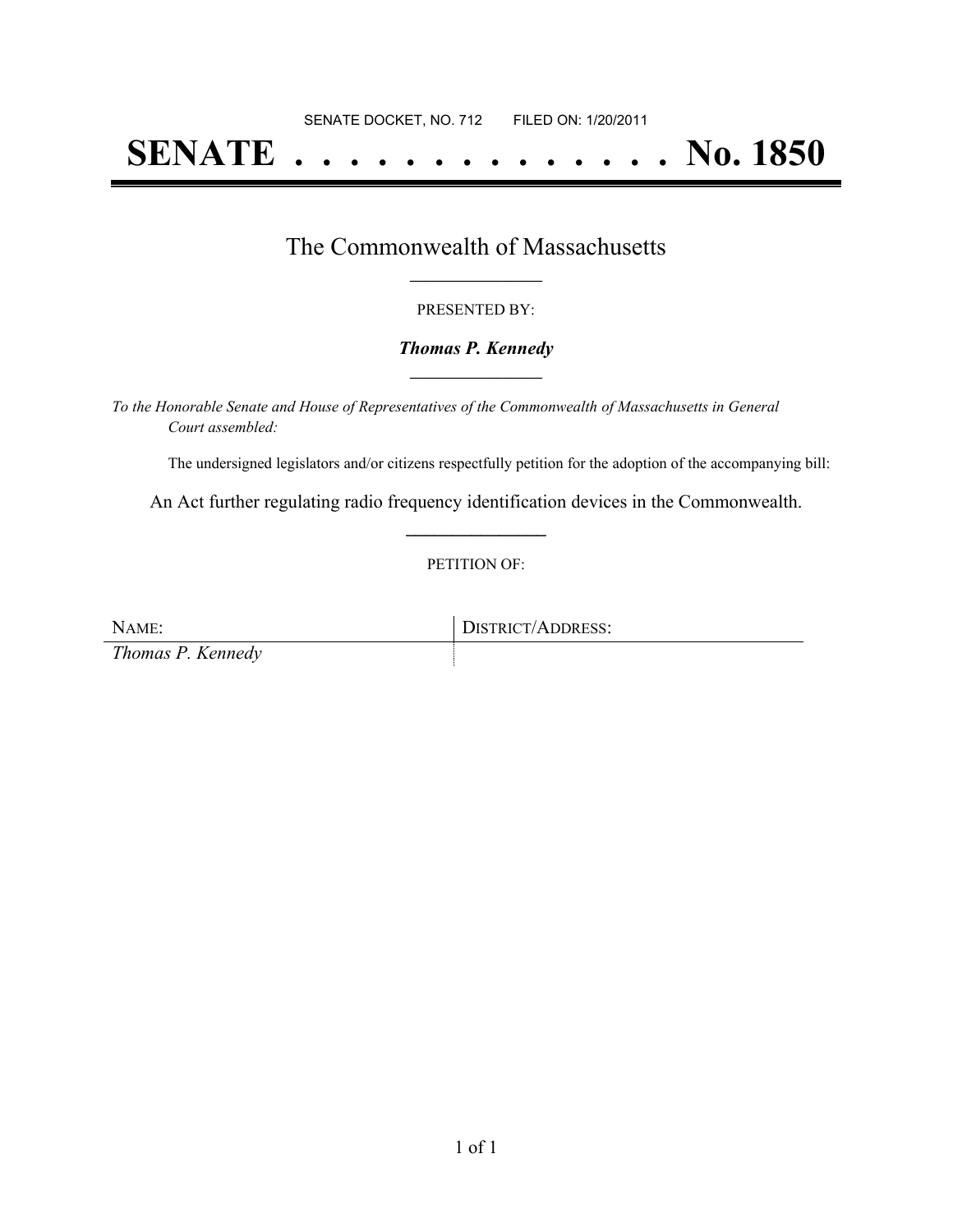#### SENATE DOCKET, NO. 712 FILED ON: 1/20/2011

## **SENATE . . . . . . . . . . . . . . No. 1850**

By Mr. Kennedy, a petition (accompanied by bill, Senate, No. 1850) of Thomas P. Kennedy for legislation to further regulate radio frequency identification devices in the Commonwealth. Consumer Protection and Professional Licensure.

### [SIMILAR MATTER FILED IN PREVIOUS SESSION SEE SENATE, NO. *142* OF 2009-2010.]

## The Commonwealth of Massachusetts

**\_\_\_\_\_\_\_\_\_\_\_\_\_\_\_ In the Year Two Thousand Eleven \_\_\_\_\_\_\_\_\_\_\_\_\_\_\_**

An Act further regulating radio frequency identification devices in the Commonwealth.

Be it enacted by the Senate and House of Representatives in General Court assembled, and by the authority *of the same, as follows:*

| $\mathbf{1}$   | SECTION 1. Section 104 of chapter 93 of the General Laws, as appearing in the 2002            |
|----------------|-----------------------------------------------------------------------------------------------|
| $\overline{2}$ | Official Edition, is hereby amended by striking out, in lines 1 and 2, the words "section one |
| 3              | hundred and five" an inserting in place thereof the following words:- sections 105 and 105A.  |
| 4              | SECTION 2. Said section 104 of said chapter 93, as so appearing, is hereby further            |
| 5              | amended by inserting after the definition of "Credit Card" the following 4 definitions:-      |
| 6              | "Personally identifiable information," information that can be used to uniquely identify a    |
| 7              | person including, but not limited to, name, address, credit card information, or telephone    |
| 8              | number.                                                                                       |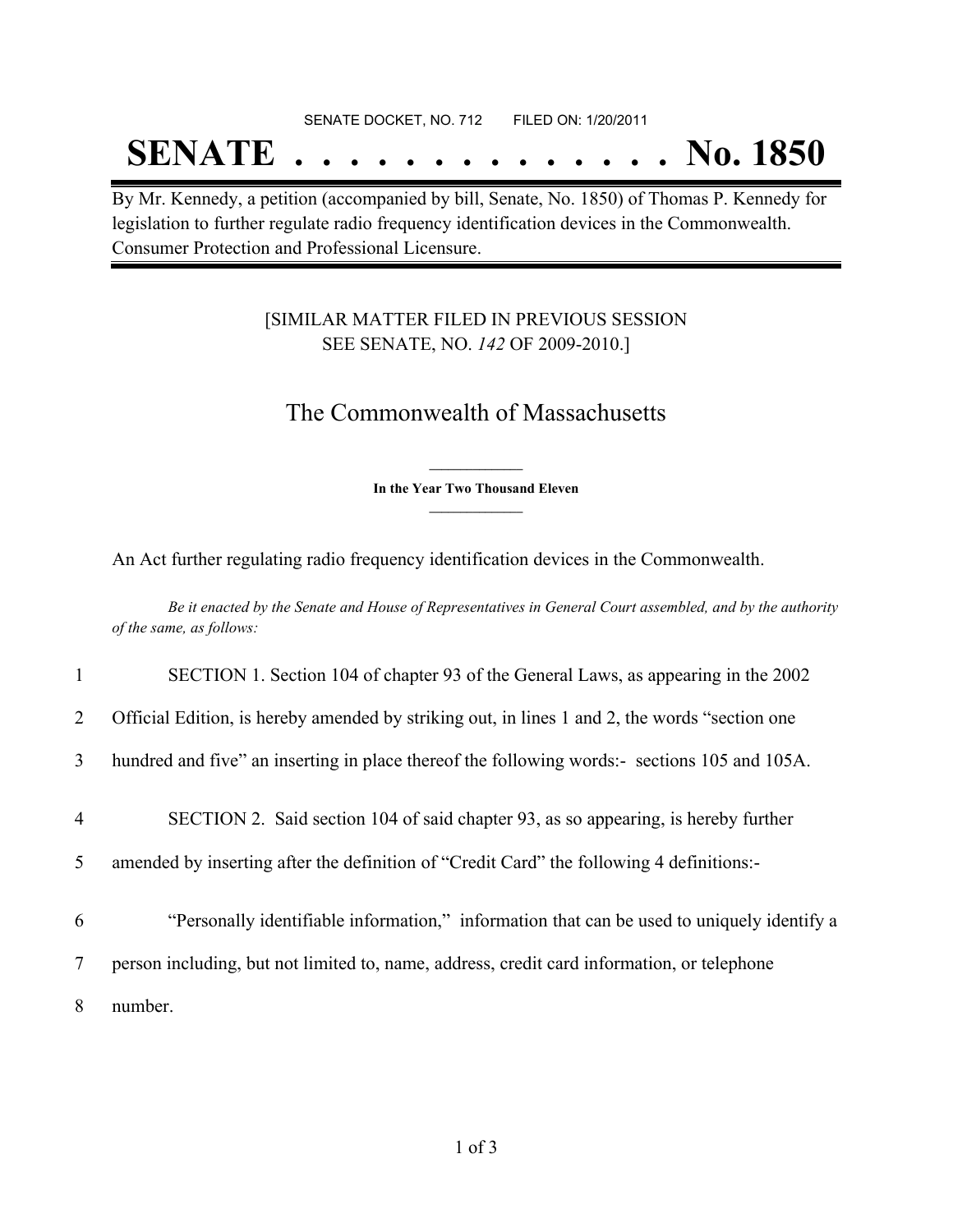"Radio frequency identification" or "RFID", a technology that incorporates the use of electromagnetic or electrostatic coupling in the radio frequency portion of the electromagnetic spectrum and that can be used to identify an object, animal, or person.

 "Radio frequency identification reader" or "RFID reader", an electronic device capable of reading, activating, triggering, or receiving information or data from a radio frequency identification tag.

 "Radio frequency identification system" or "RFID system", a combination of electronic and other devices including, but not limited to, RFID readers, tags, transmitters, processors, antennae, computers, visual displays and automated checkout systems, which enable the owner or user of the devices to track, monitor, record, identify, process, charge for, surveil, read, encode, decode, or disable a radio frequency identification tag.

 "Radio frequency identification tag" or "RFID tag", an electronic identifier comprised of electronic tags, electronic product codes, electronic chips, circuits or other triggering devices which contain identification information, data signals or other information related to the product, manufacturer, contents, serial number, date, purchaser, seller, destination, origin, package, carton, material, object or person to which it is attached, embedded or associated, and which information or data is capable of being wirelessly transmitted to or read by an RFID reader or system.

 SECTION 3. Said chapter 93 is hereby amended by inserting after section 105, as so appearing, the following section:-

 Section 105A. (a) A commercial entity that uses an RFID system in their normal course of commerce that includes readers placed in the customer shopping area, shall display a sign

of 3